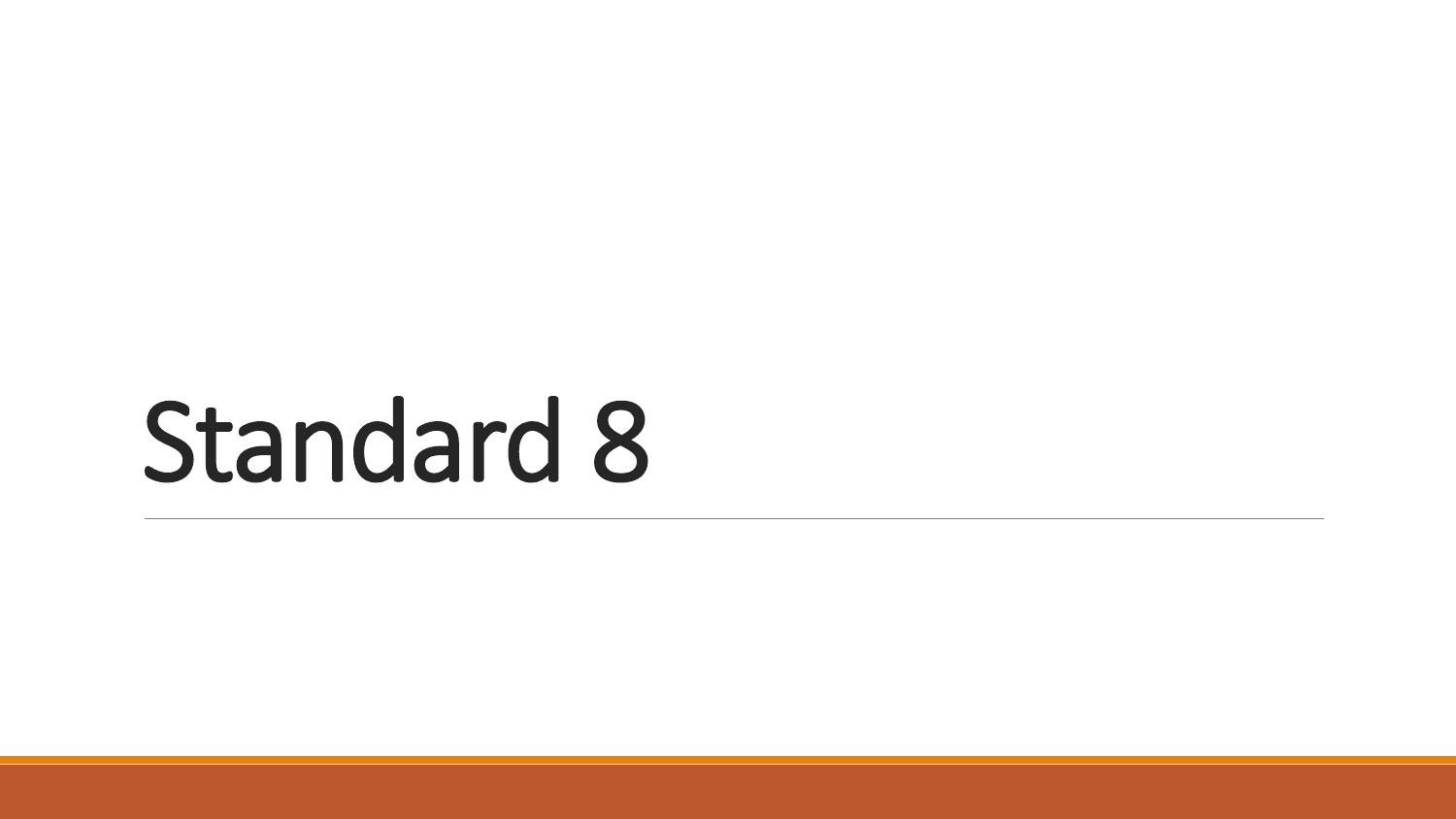#### Current Standard 8 Model

#### • **Purpose regarding staffing levels:**

- Assesses the adequacy of a health department's staffing levels, by calculating if it has *an inspection to FTE ratio* within the specified FDA range
	- The range is **280 – 320 inspections per inspector**

#### •**Problem 1:**

• This range was created with the belief that every food inspection regardless of establishment type would take **4 hours**. This is problematic as health departments (HD) have establishments that vary by type and risk category making the required time to complete inspections also vary.

#### •**Problem 2:**

• The very existence of a range creates the possibility that a HD can appear to be **overstaffed**. This creates the potential for that HD to have an *inspection to FTE ratio* that goes below the bottom value of the 280-320 range (thus making the HD fail to meet the standard). Standard 8 is evaluating if a HD has the "necessary" staff to perform the required number of inspections. If a HD has a unique need and the resources available to hire more staff than Standard 8 would require, it is not consistent with the intent of this standard to fail them.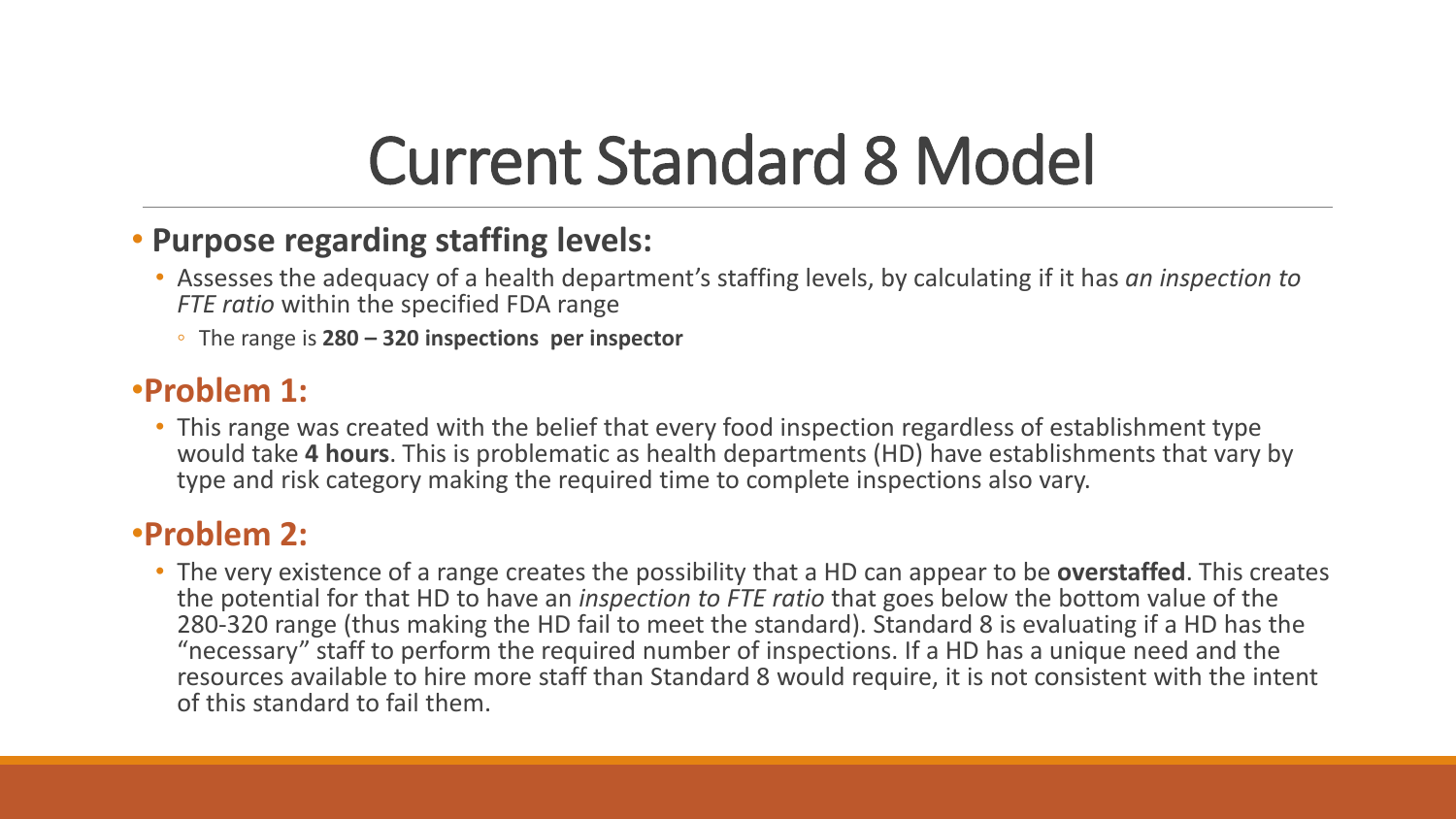# The Logic Behind the 280-320 FTE Inspections Per Year Range

• **VNRFRPS Clearinghouse Work Group agreed that 1,120 – 1,280 inspection hours a year per one FTE "represents a reasonable range" of [annual productive hours](https://www.fda.gov/media/86864/download) -VNRFRPS 2019 https://www.fda.gov/ media/86864/download**



he same unit of measure to be a<sub>l</sub> all iuricdict *i*n jurisuici • This then "allows for the **same unit of measure** to be applied to all jurisdictions regardless of their procedures and processes"-VNR[FRPS 201](https://www.fda.gov/media/86864/download)9 https://www.fda.gov/media/86864/ **download**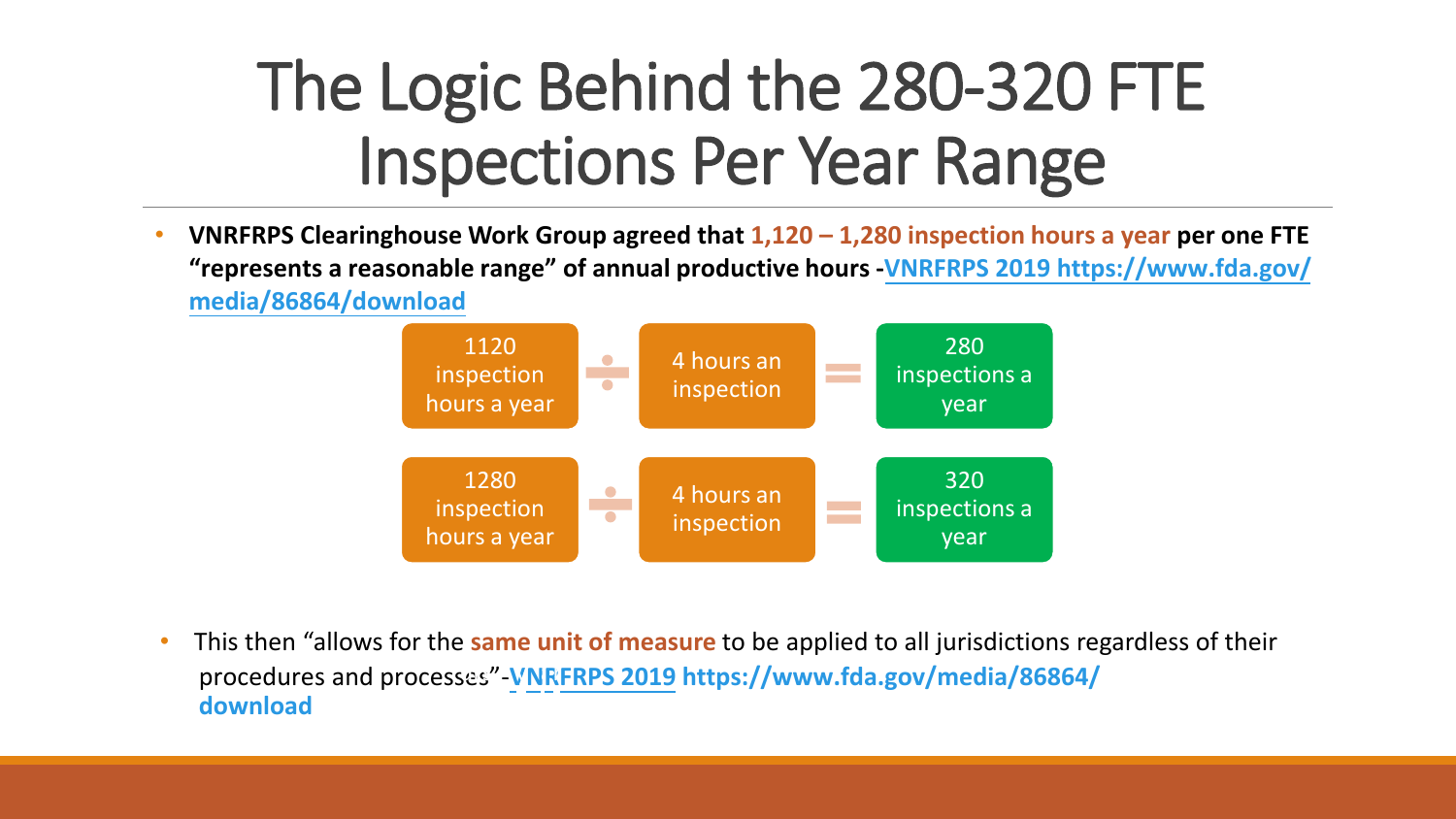#### The Logic Behind the 4 Hour Inspection

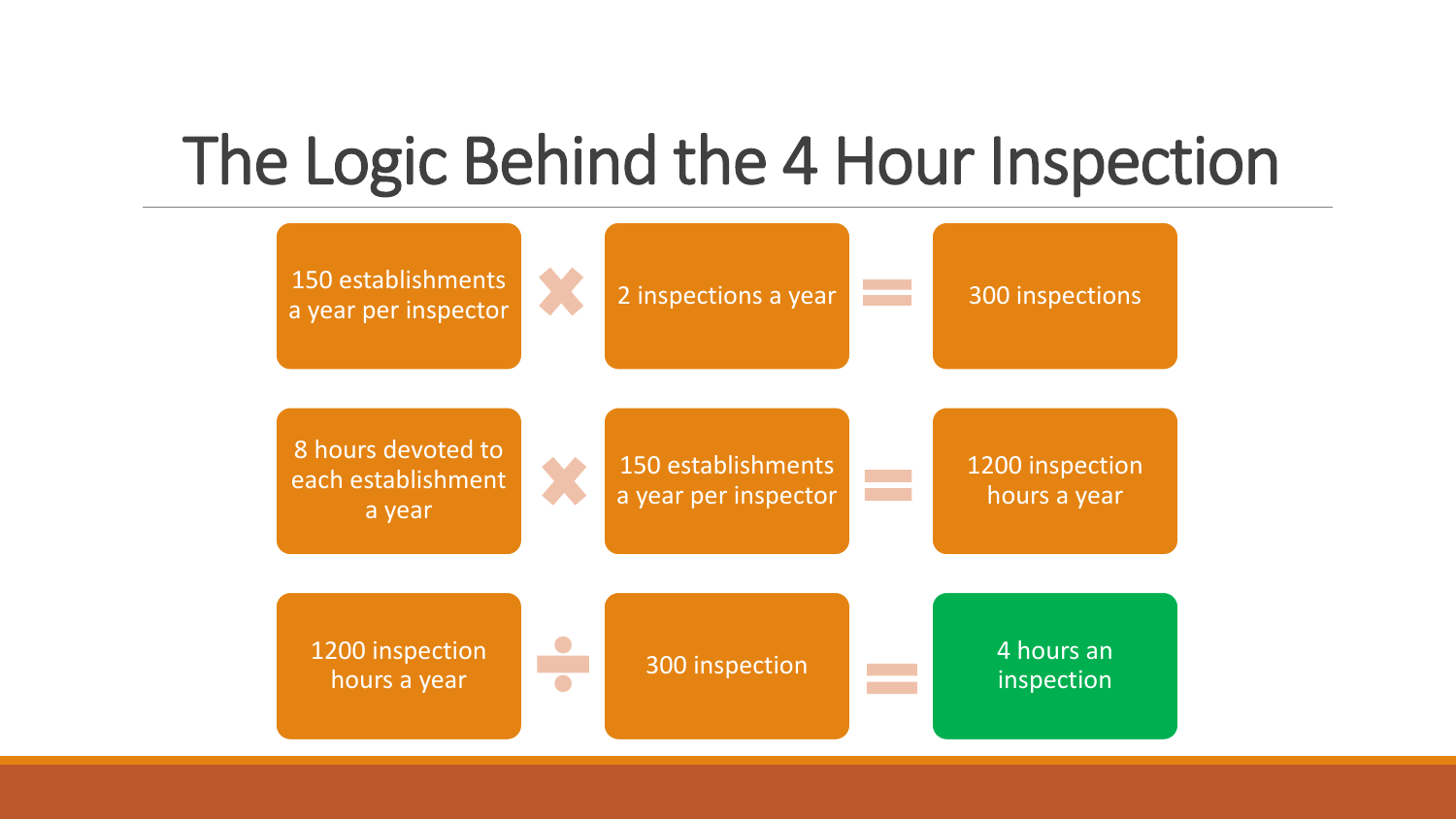# Potential Problem with these Figures

- •**150 establishments a year per inspector** came from the 1961 International City Managers' Association the *Administration of Community Health Services https://babel.hathitrust.org/cgi/pt? [id=mdp.39015072177739&view=1up&seq=177](https://babel.hathitrust.org/cgi/pt?id=mdp.39015072177739;view=1up;seq=177)* book sharing that "there is no widely accepted formula on which to base the number of staff persons" but that "some local agencies" use 150
- •**2 inspections a year** came from the *1976 Food Service Sanitation Manual https://babel.hathitrust.org/ [cgi/pt?id=umn.31951002840720j&view=1up&seq=29](https://babel.hathitrust.org/cgi/pt?id=umn.31951002840720j;view=1up;seq=29)* that acknowledges the above 150 establishment number and adds without justification that "a minimum of two inspections of each establishment per year is required"
- •**8 hours devoted to each establishment** comes from the 1997 FDA Food Code https:// [wayback.archive-it.org/7993/20170113023657/http:/www.fda.gov/Food/GuidanceRegulation/](https://wayback.archive-it.org/7993/20170113023657/http:/www.fda.gov/Food/GuidanceRegulation/RetailFoodProtection/FoodCode/ucm054458.htm) RetailFoodProtection/FoodCode/ucm054458.htm which suggests "8 to 10 hours be allocated per establishment year" also without evidence or clear reasoning

**Conclusion:** There appears to be no strong justification for any of these values based on real data and research making it problematic that they are the criteria from which the 4 hour inspection time is based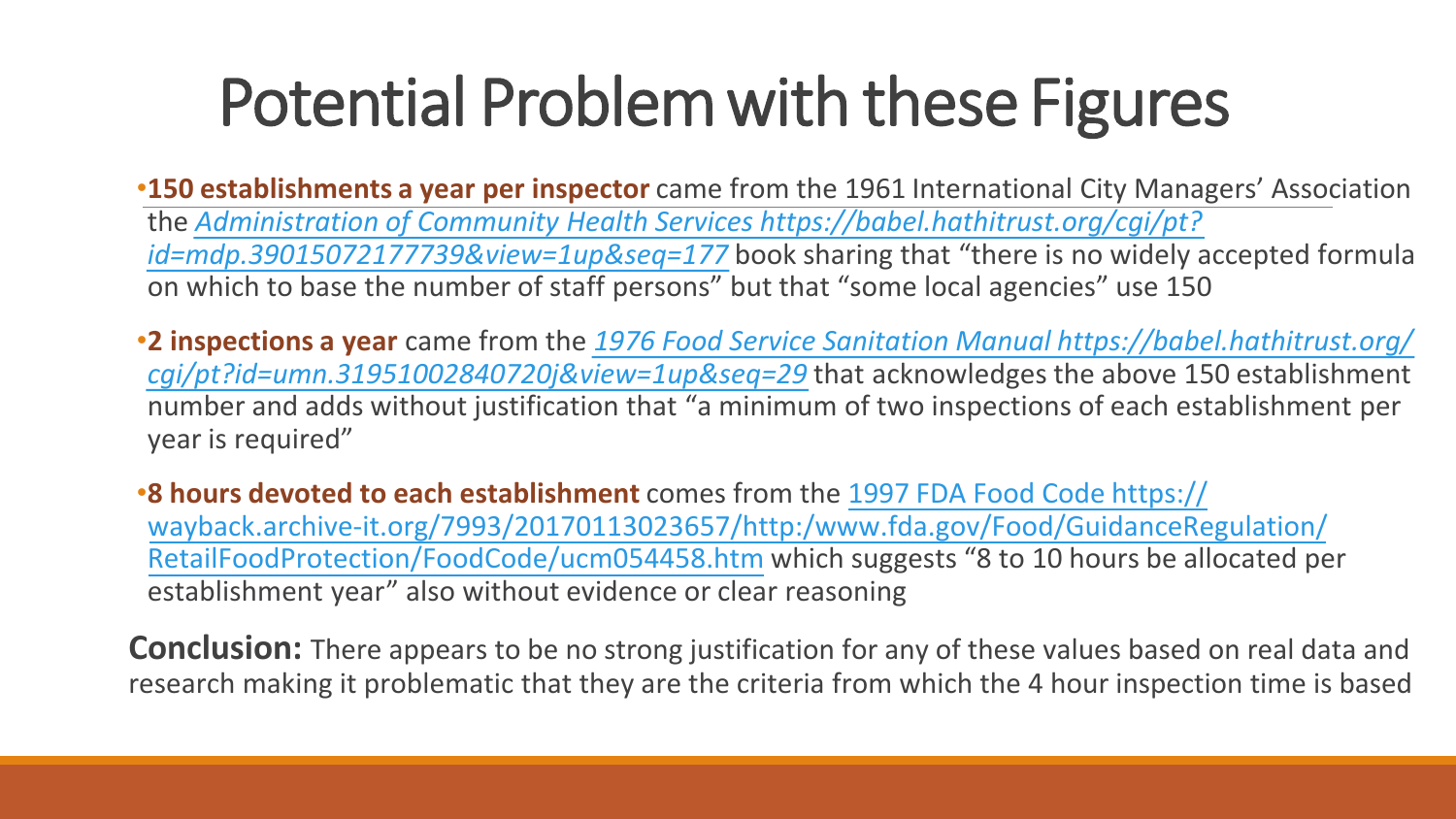# Our Solution

#### •**It is more accurate to assess a health department's staffing levels by:**

- 1. categorizing establishments into **3 risk categories**: low, moderate, high
- 2. use a **standardized frequency** each risk type should be inspected a year
- 3. use a **standardized inspection time** required for each risk type
- 4. calculate how many FTEs it "should" take to complete all of these inspections.
- 5. calculate how many FTEs the health department *"currently"* has

6. If the health department currently has an equal or greater number of FTEs than our new standard would require they would be considered sufficiently staffed

*Note: The inspection to FTE ratio and the range which sets the standard would no longer be needed and would be removed from the Standard 8 Staffing Level assessment*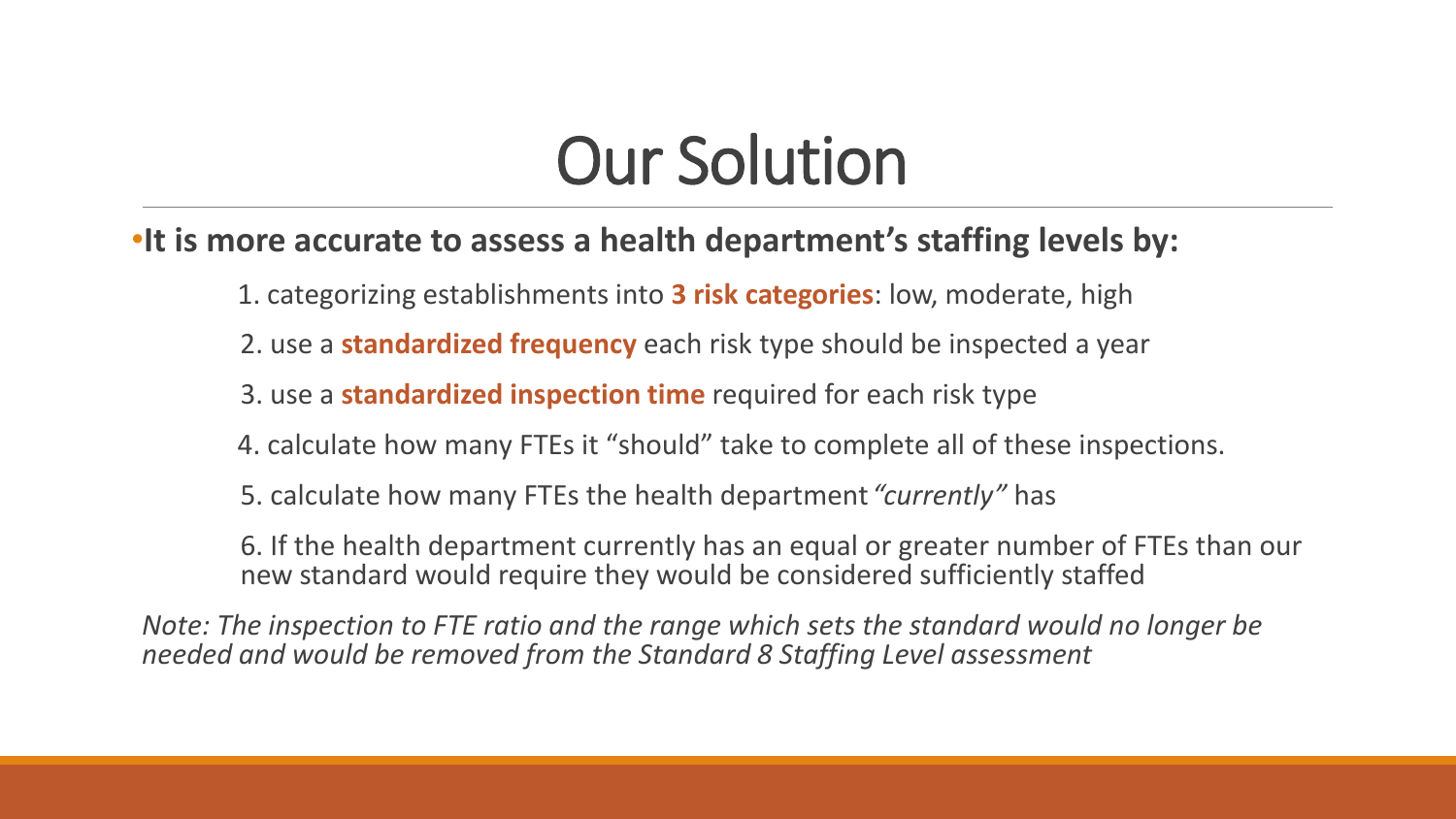# Why Categorize Establishments

•Standard 8 states that a "process should exist for the regulated food establishments to be grouped into at least 3 categories based on food safety risk" – VNRFRPS 201[9 https://www.fda.gov/media/86864/download](https://www.fda.gov/media/86864/download)

- •The FDA recommends categorizing food establishments into risk categories because:
	- "By focusing inspections on the control of foodborne illness risk factors, inspectors can be assured that they are making a great impact on reducing foodborne illness" – FDA Food Code 2017 https:// [www.fda.gov/food/fda-food-code/food-code-2017](https://www.fda.gov/food/fda-food-code/food-code-2017)
	- "Studies have shown that the types of food served, the food preparation processes used, the volume of food, and the population served all have a bearing on the occurrence of foodborne illness risk factors in retail and foodservice establishments" – FDA Food Code 2017
	- "With limited resources, creating a variable inspection frequency for each category will allow inspection staff to effectively spend more time in high risk establishments that pose the greatest potential risk of causing foodborne illness." – FDA Food Code 2017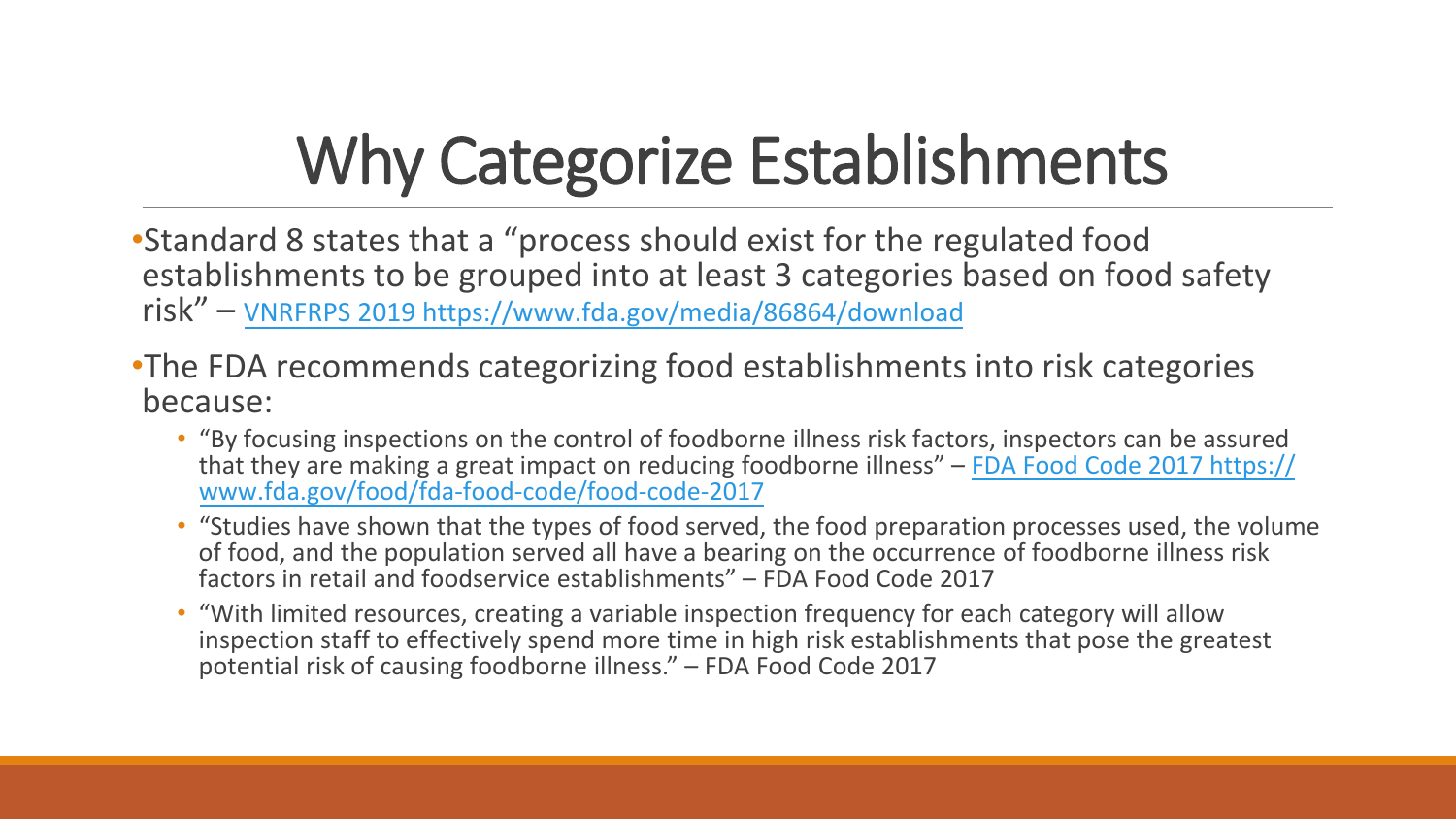# Follow Other FDA Recommended Inspection Standards

#### •**FDA's** *Manufactured Food Regulatory Program Standards 2016*

[Appendix 8.2: Calculation for determining a required number of inspectors](https://www.fda.gov/media/100421/download) https://www.fda.gov/media/100421/download

| <b>Risk</b><br>category | Number in<br>inventory | <b>Inspection</b><br>frequency | <b>Average inspection</b><br>time (includes travel) | Reinspection<br>frequency |
|-------------------------|------------------------|--------------------------------|-----------------------------------------------------|---------------------------|
| High                    |                        | 12 months                      | 7.2 hours                                           | 10%                       |
| Medium                  |                        | 18 months                      | 5.7 hours                                           | 10%                       |
| Low                     |                        | 24 months                      | 4.2 hours                                           | 10%                       |

•Formula: (high risk inspection hours + medium risk + low risk = total inspection hours required/**1200 inspection hours**) = **# FTEs required**

•*Note: Average Inspection times came from Department of Health and Human Services https:// [oig.hhs.gov/oei/reports/oei-01-98-00400.pdf](https://oig.hhs.gov/oei/reports/oei-01-98-00400.pdf) study of 37 states' inspection. 5.7 hours was the state average with a standard deviation of 1.5.*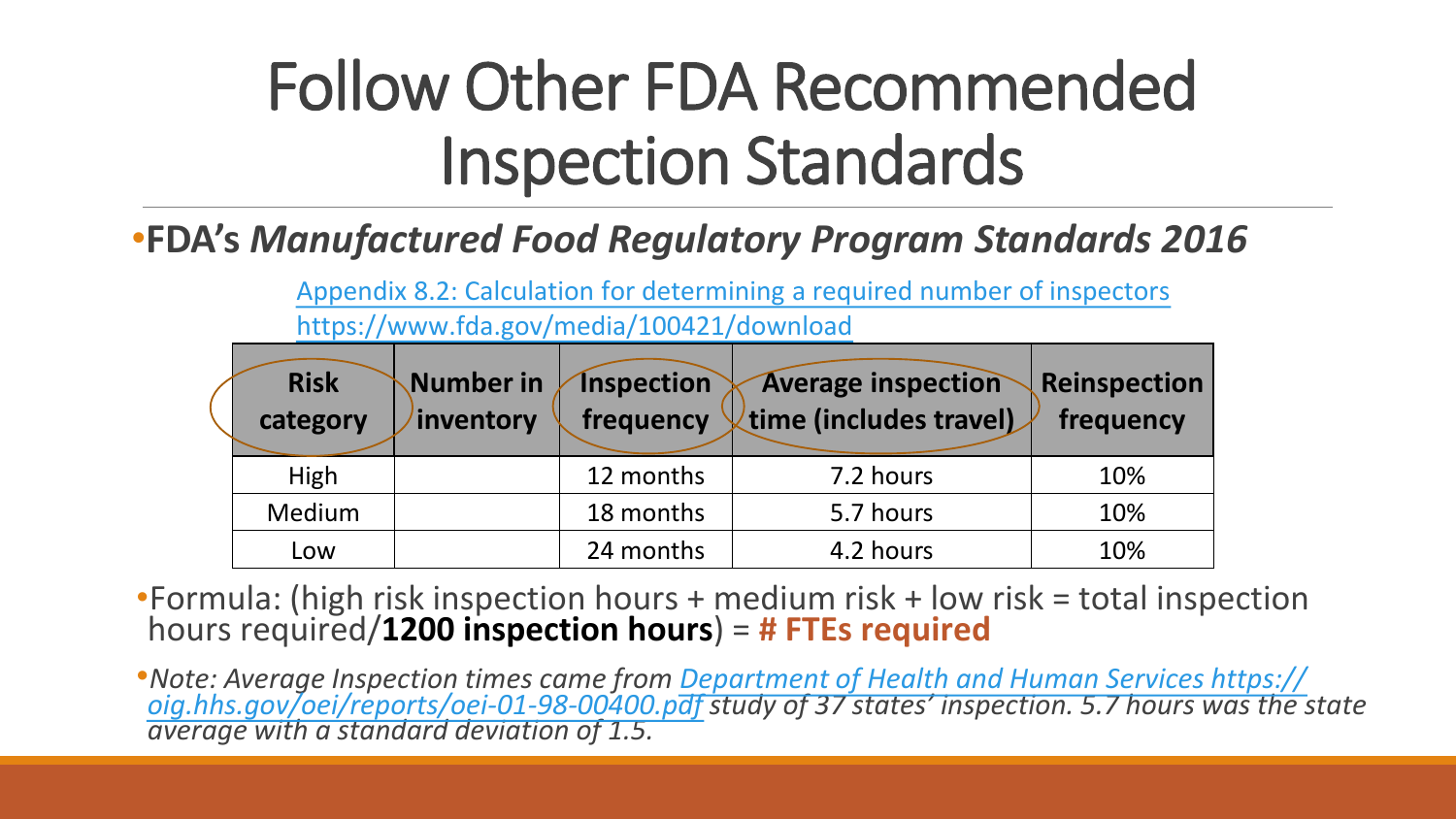# How Our FTE Model Categorizes

1. Following FDA recommendations it would require that a health department (HD) group their establishments into 3 risk categories**: low, moderate, and high risk**

2. If a HD is unsure how to put their current risk category scale into a 3 category model, refer to **Annex 5 – [Risk Categorization of Food Establishments Table](https://www.fda.gov/media/110822/download) https://www.fda.gov/ media/110822/download**. In this table there are 4 risk categories with descriptions. Risk category 1 would be low risk. Risk category 2-3 would be moderate risk. Risk category 4 would be high risk.

3. If a HD **only has 2 risk categories** put them in the most appropriate categories out of low, moderate, or high. E.g. low and high, moderate and high, etc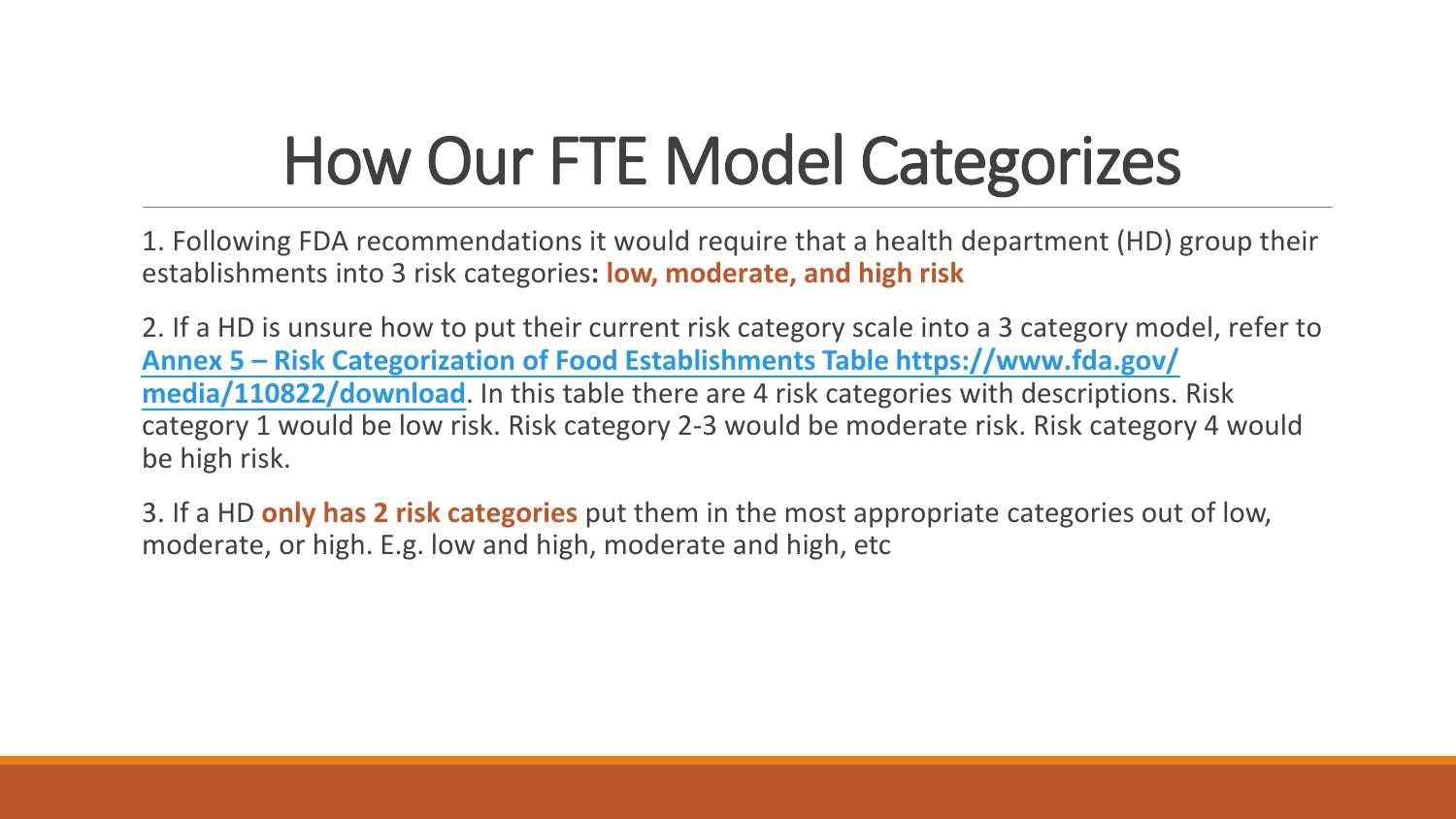#### Annex 5 Descriptions of Risk Categories

| <b>Risk 1:</b> Examples include most convenience store operations, hot dog<br>carts, and coffee shops. Establishments that serve or sell only pre-<br>packaged, non-time/temperature control for safety (TCS) foods.<br>Establishments that prepare only non-TCS foods. Establishments that heat<br>only commercially processed, TCS foods for hot holding. No cooling of<br>TCS foods. Establishments that would otherwise be grouped in Category 2<br>but have shown through historical documentation to have achieved active<br>managerial control of foodborne illness risk factors.                                                                                           | <b>Risk 2:</b> Examples may include retail food store operations, schools not<br>serving a highly susceptible population, and quick service operations.<br>Limited menu. Most products are prepared/cooked and served immediately.<br>May involve hot and cold holding of TCS foods after preparation or cooking.<br>Complex preparation of TCS foods requiring cooking, cooling, and reheating<br>for hot holding is limited to only a few TCS foods. Establishments that would<br>otherwise be grouped in Category 3 but have shown through historical<br>documentation to have achieved active managerial control of foodborne<br>illness risk factors. Newly permitted establishments that would otherwise be<br>grouped in Category 1 until history of active managerial control of foodborne<br>lillness risk factors is achieved and documented. |
|------------------------------------------------------------------------------------------------------------------------------------------------------------------------------------------------------------------------------------------------------------------------------------------------------------------------------------------------------------------------------------------------------------------------------------------------------------------------------------------------------------------------------------------------------------------------------------------------------------------------------------------------------------------------------------|---------------------------------------------------------------------------------------------------------------------------------------------------------------------------------------------------------------------------------------------------------------------------------------------------------------------------------------------------------------------------------------------------------------------------------------------------------------------------------------------------------------------------------------------------------------------------------------------------------------------------------------------------------------------------------------------------------------------------------------------------------------------------------------------------------------------------------------------------------|
| Risk 3: An example is a full service restaurant. Extensive menu and<br>handling of raw ingredients. Complex preparation including cooking,<br>cooling, and reheating for hot holding involves many TCS foods. Variety<br>of processes require hot and cold holding of TCS food. Establishments<br>that would otherwise be grouped in Category 4 but have shown through<br>historical documentation to have achieved active managerial control of<br>foodborne illness risk factors. Newly permitted establishments that<br>would otherwise be grouped in Category 2 until history of active<br>managerial control of foodborne illness risk factors is achieved and<br>documented. | Risk 4: Examples include preschools, hospitals, nursing homes, and<br>establishments conducting processing at retail. Includes establishments<br>serving a highly susceptible population or that conduct specialized<br>processes, e.g., smoking and curing; reduced oxygen packaging for extended<br>shelf-life.                                                                                                                                                                                                                                                                                                                                                                                                                                                                                                                                       |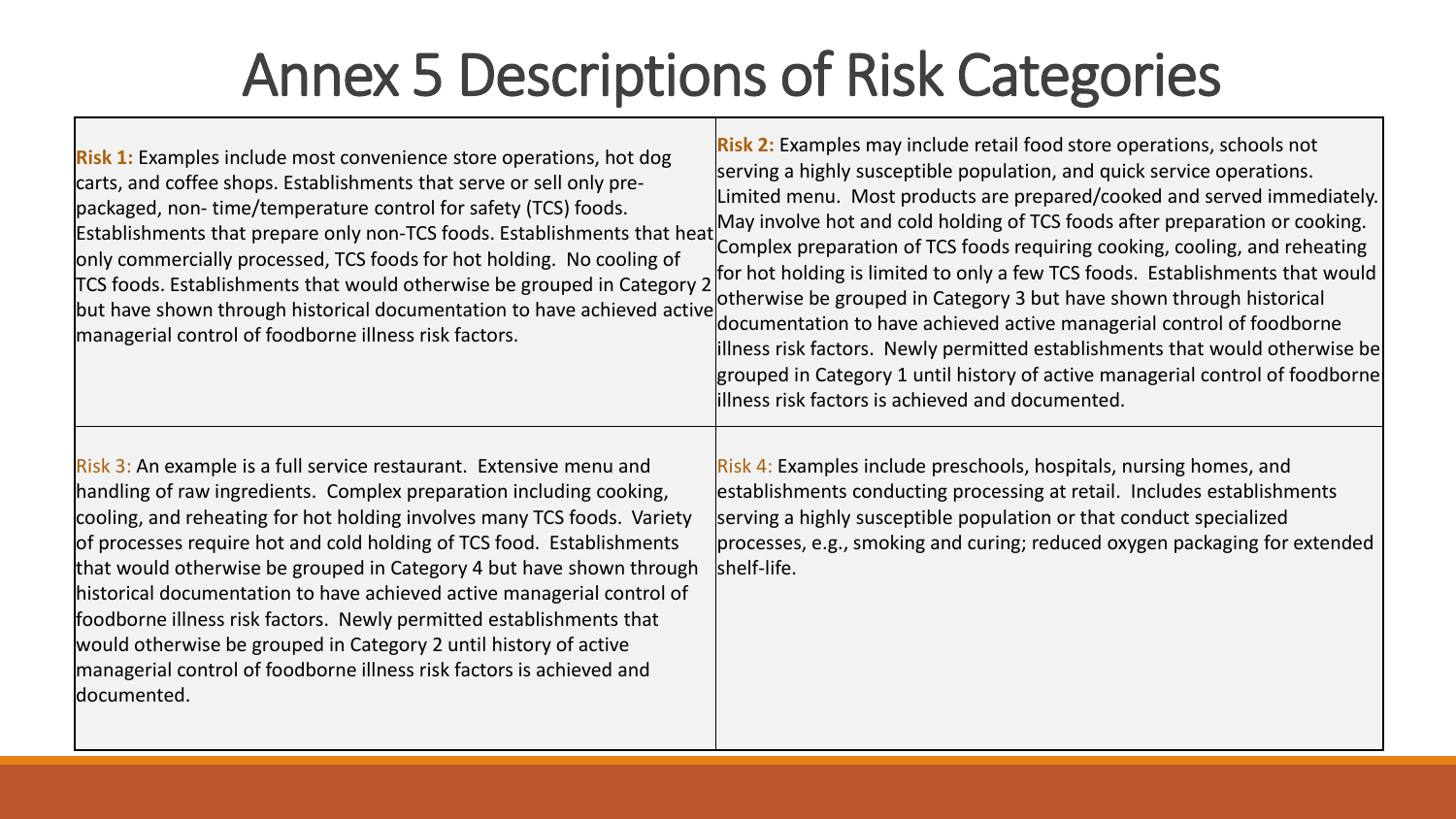#### Creating the Standard for Frequency and Inspection Time by Risk Category

#### **Methodology:**

- •In 2017 HCPH surveyed 390 health departments (HD) across the country asking them for average inspection times and frequencies per the 3 risk categories. 100 complete responses were received.
- •To create a standard we categorized these HDs by the # of standards they achieved and evaluated if HDs with more standards met had inspection times and frequencies different from HDs with less standards met.
- •**Statistical techniques demonstrated** that their was **no relationship** between the # of standards a HD achieved and their times or frequencies
- •Thus there is no rational for emphasizing inspection times of HDs that passed more standards from the data we obtained
- •Therefore it made the most sense to use the average or median inspection times and frequencies per risk category of all the HDs that responded as a standard. Now these values would be based on real data from a diverse group of HDs.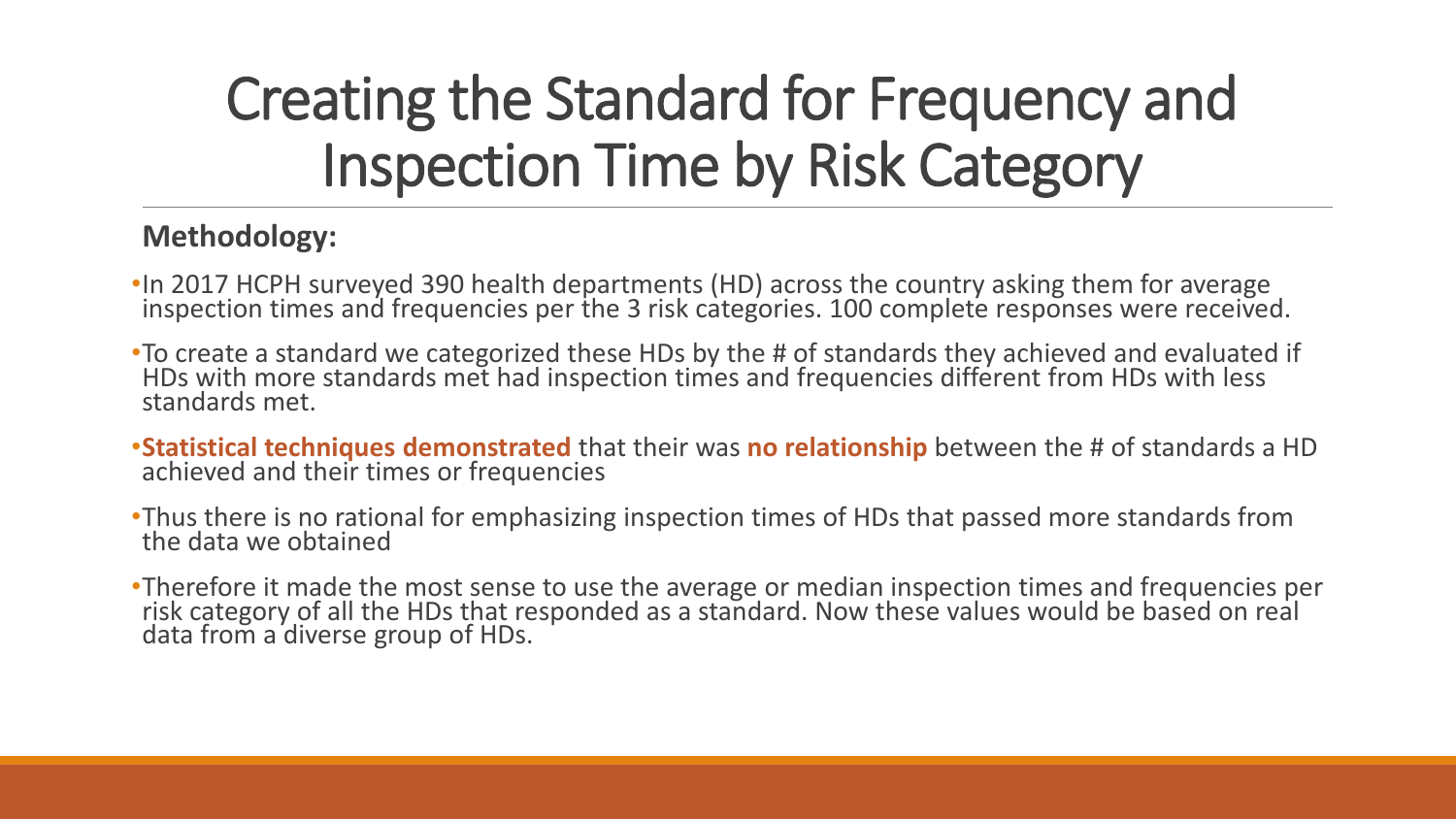#### Plots of # of Standards Met by Inspection Times and Frequencies Demonstrating no Relationship,

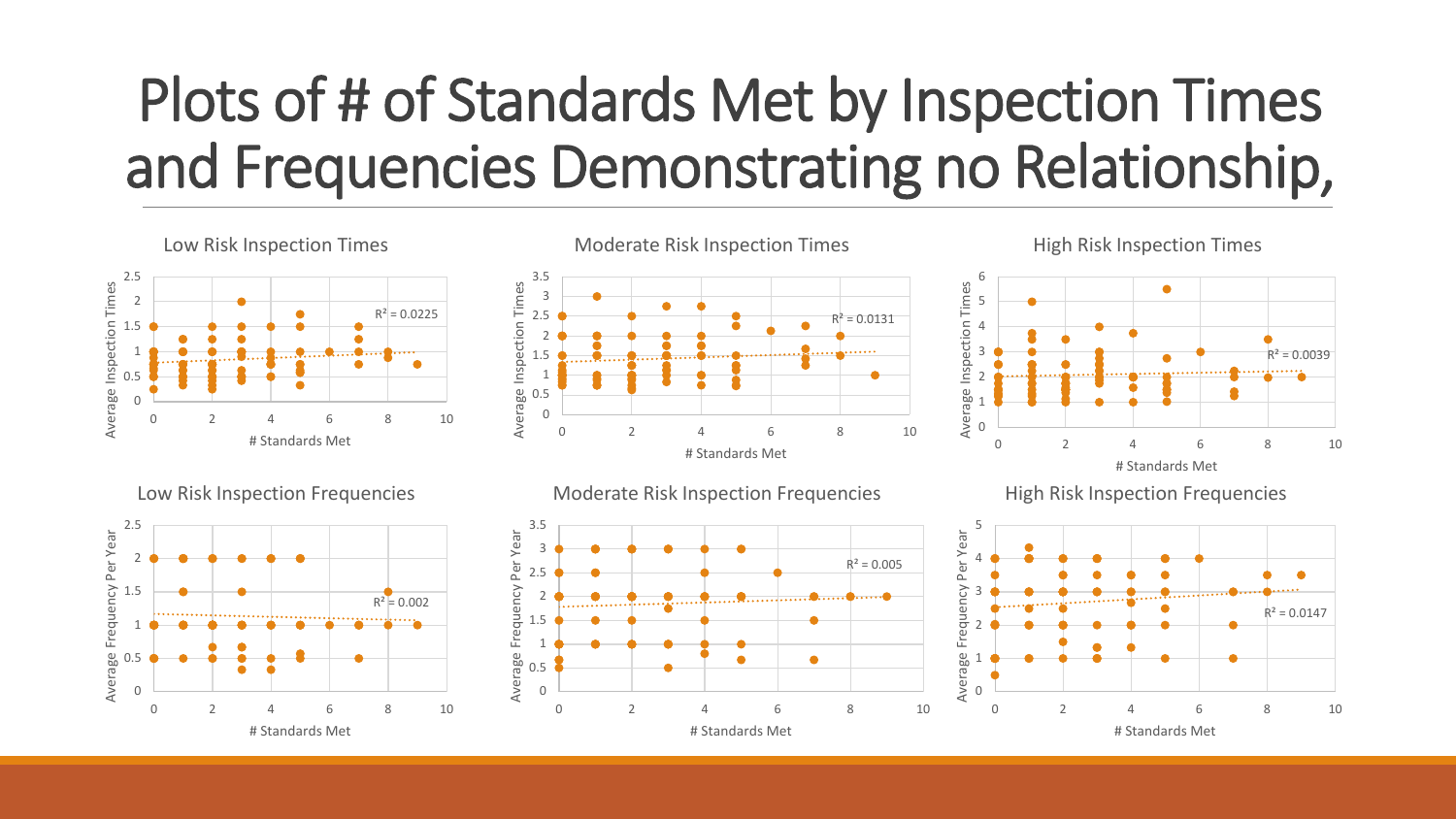#### Bivariate Linear Regression Results and Correlation Coefficients

|                                                        | <b>Independent Variable</b>                                                                             | <b>Dependent Variable</b> | <b>P-Value</b> | <b>Pearson's Correlation</b><br><b>Coefficient</b> |  |  |  |
|--------------------------------------------------------|---------------------------------------------------------------------------------------------------------|---------------------------|----------------|----------------------------------------------------|--|--|--|
|                                                        | # Stds. Met                                                                                             | Low Risk Freq.            | 0.67           | $-0.05$                                            |  |  |  |
|                                                        | # Stds. Met                                                                                             | <b>Low Risk Time</b>      | 0.15           | 0.15                                               |  |  |  |
|                                                        | # Stds. Met                                                                                             | Mod Risk Freq.            | 0.49           | 0.07                                               |  |  |  |
|                                                        | # Stds. Met                                                                                             | <b>Mod Risk Time</b>      | 0.27           | 0.11                                               |  |  |  |
|                                                        | # Stds. Met                                                                                             | High Risk Freq.           | 0.24           | 0.12                                               |  |  |  |
|                                                        | # Stds. Met                                                                                             | <b>High Risk Time</b>     | 0.54           | 0.06                                               |  |  |  |
|                                                        | Note:                                                                                                   |                           |                |                                                    |  |  |  |
| Statistically Significant Relationship = P-Value < .05 |                                                                                                         |                           |                |                                                    |  |  |  |
|                                                        | Pearson's Correlation Coefficient: Perfect positive relationship =1, Perfect negative relationship = -1 |                           |                |                                                    |  |  |  |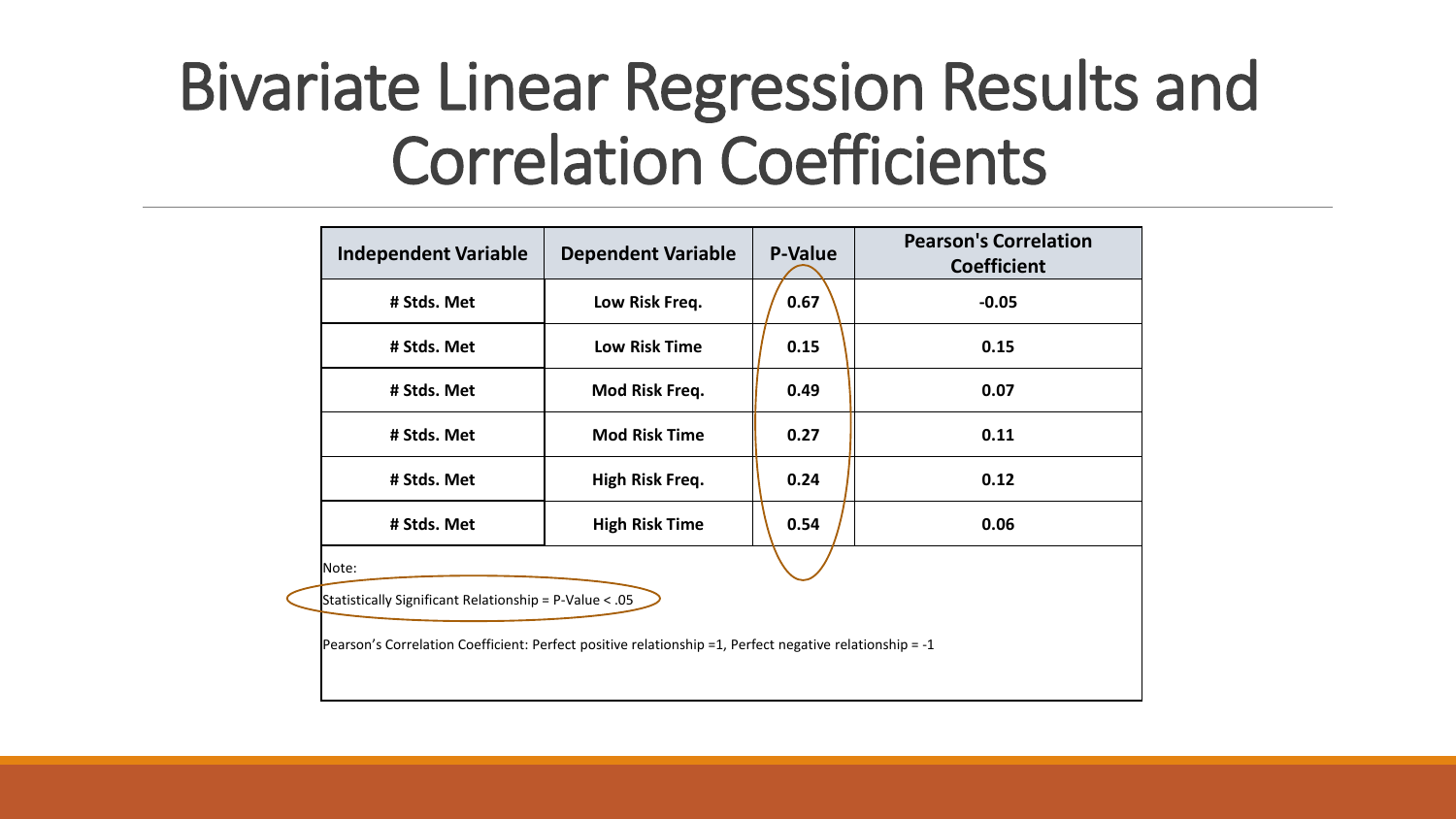# Creating Standard Inspection Times by Risk Category

#### **Median**

Low Risk: 45 minutes Mod Risk: 75 minutes

High Risk: 120 minutes

#### **Average**

Low Risk: 50 minutes Mod Risk: 85 minutes High Risk: 125 minutes



LowRisk Time ModerateRisk Time Average Insp. Time in Hours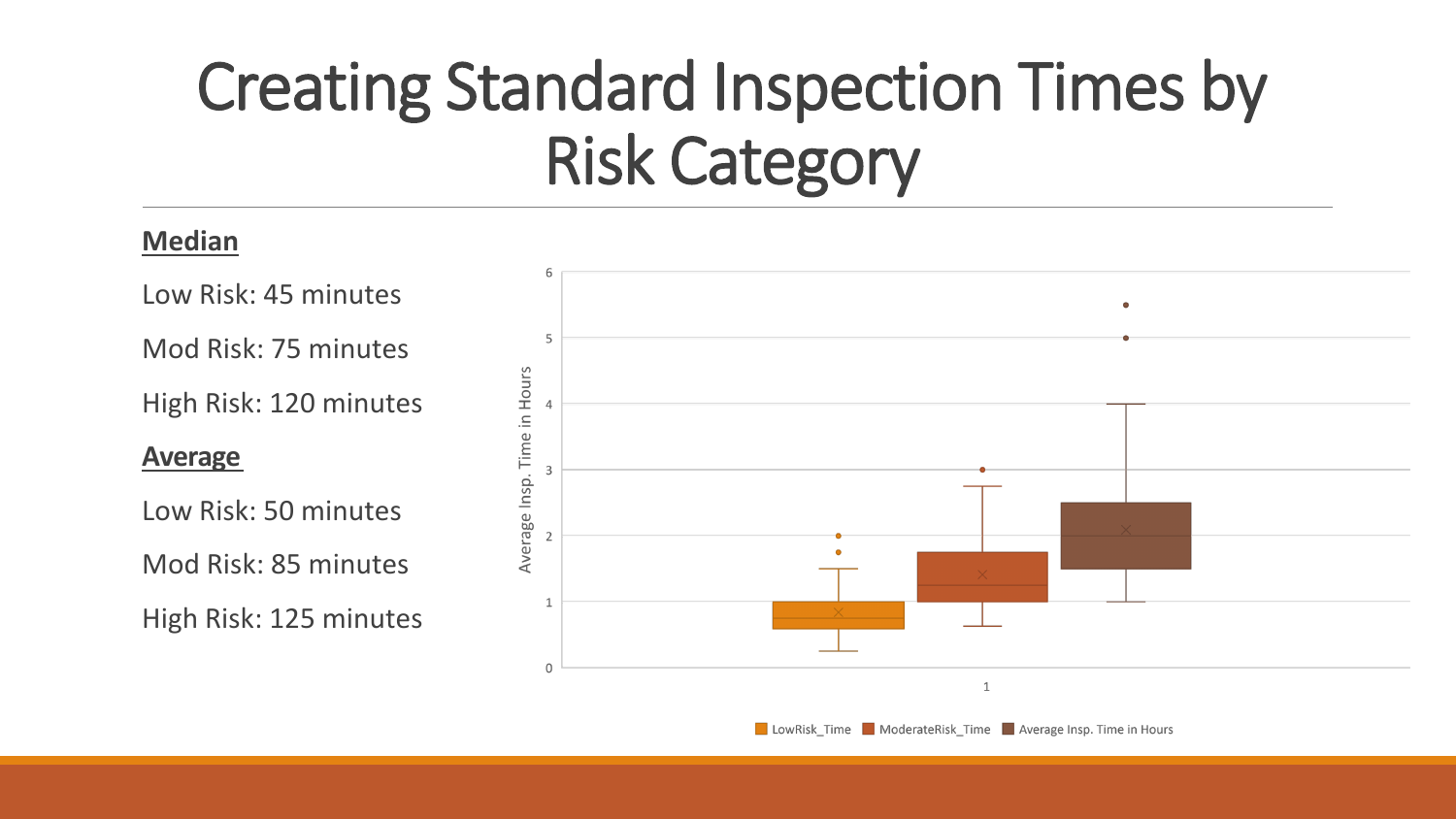### Creating Standard Inspection Frequencies by Risk Category



LowRisk Freq ModerateRisk Freq Average Frequency Per year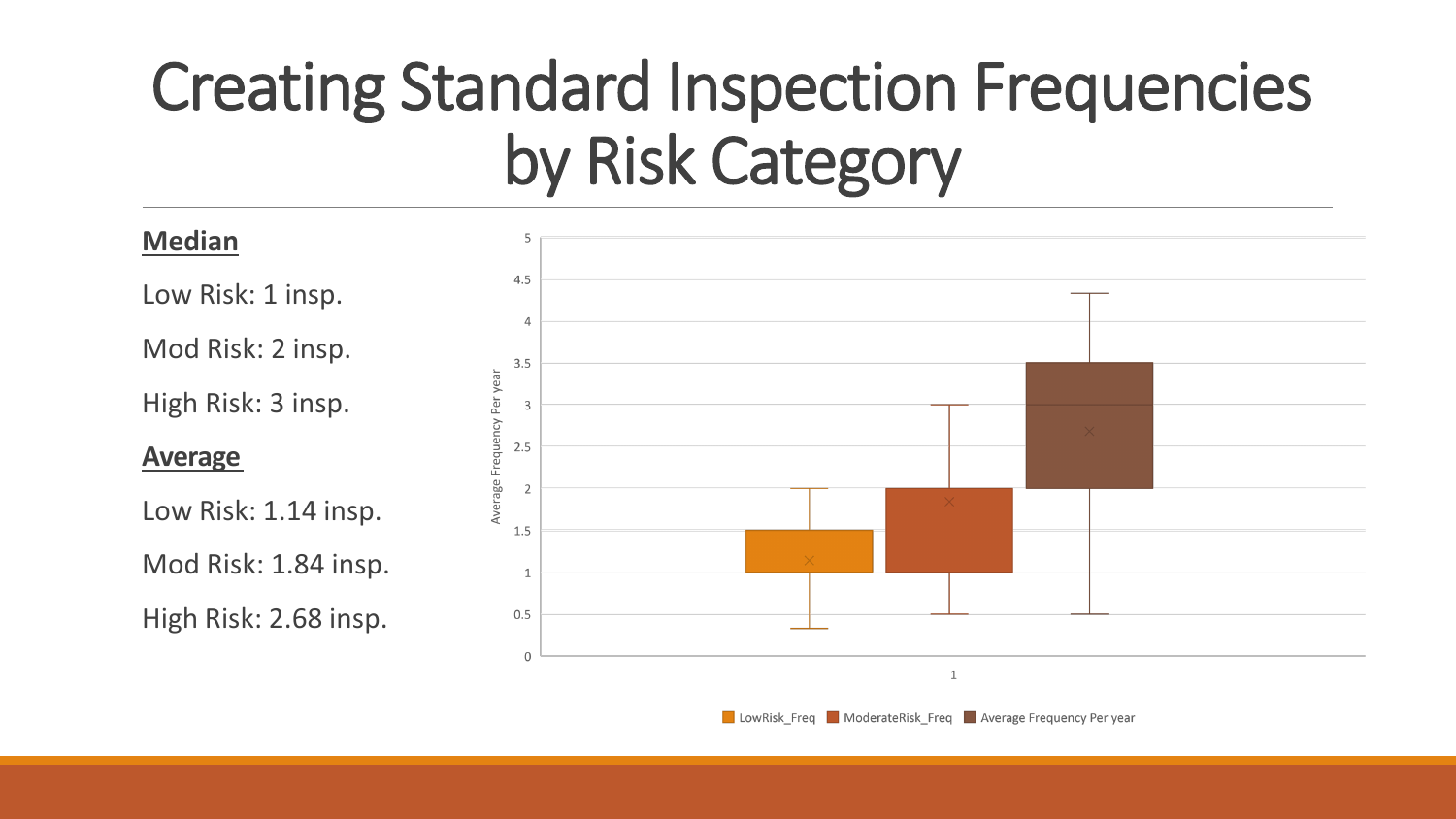# Calculating How Many FTEs a Health Department "currently" has

•*Note: This process uses the current Standard 8 model developed by the FDA with the sections devoted to the inspection to FTE ratio removed* 

#### •**The model now only needs to:**

- 1. calculate the annual productive hours of one FTE
- 2. calculate the total food inspection hours the health department currently conducts
- 3. divide the total food inspection hours by the annual productive hours of one FTE to calculate how many overall FTEs the health department *"currently"* has

**Total food inspection hours / one FTE's annual productive hours = Total FTEs**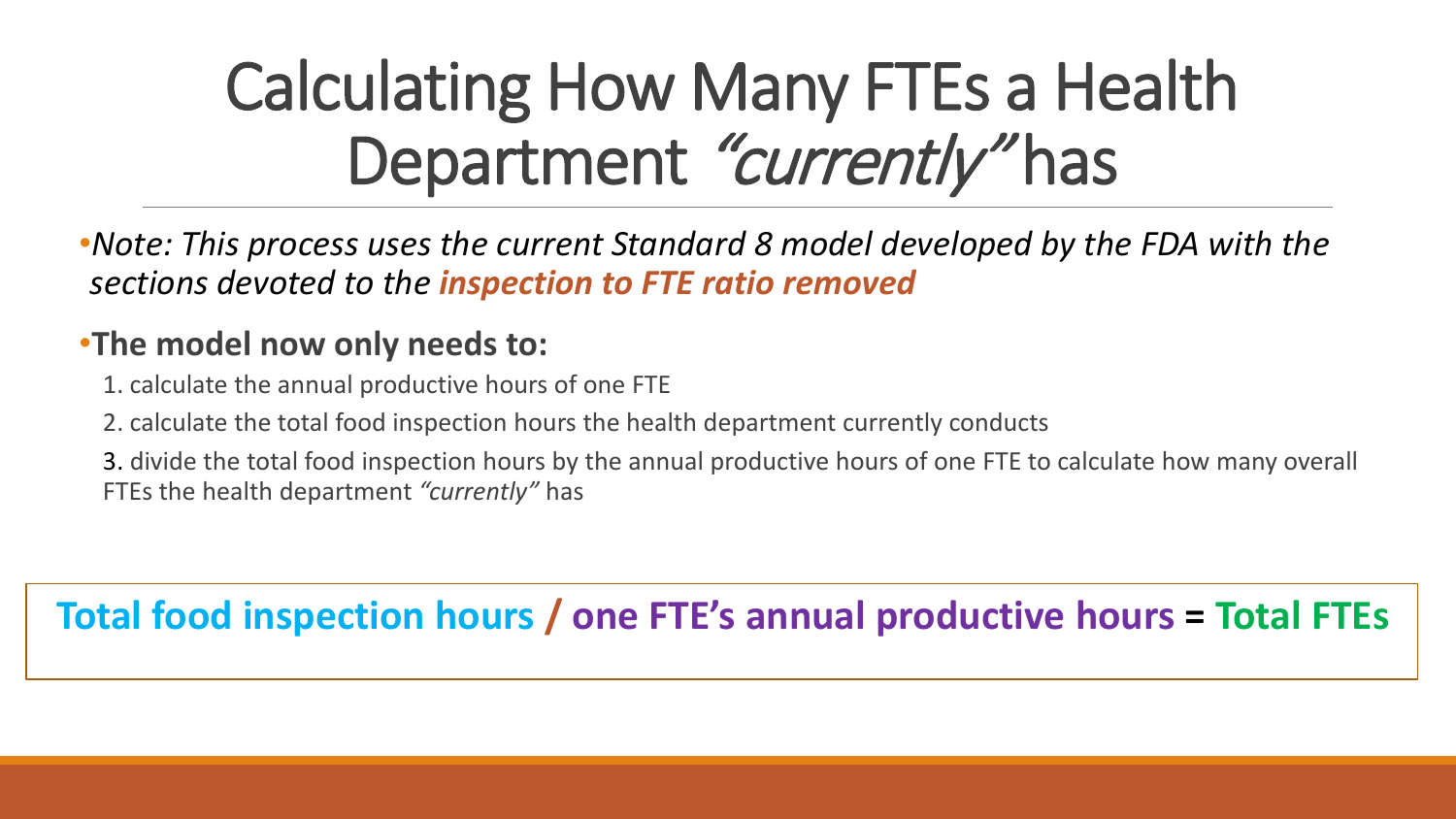#### Calculating "current" FTEs

| <b>FTE DATA CALCULATION</b>               |                                                                                 |                  |                    |                    |                     |                             |
|-------------------------------------------|---------------------------------------------------------------------------------|------------------|--------------------|--------------------|---------------------|-----------------------------|
|                                           | Calculate productive hours per year for an employee doing 100% food inspections |                  |                    |                    |                     |                             |
|                                           | <b>Information For One Employee</b>                                             | Hours/Year       | Hours/Day          | <b>Total Hours</b> | Actual working days | <b>Actual working weeks</b> |
|                                           | Annual FTE Hours Per Year: Industry Standard                                    |                  |                    | 2080               | 227.25              | 45.45                       |
|                                           | Local Holiday Hours Per Year                                                    | 80               |                    | 80                 |                     |                             |
| Local Vacation Leave Hours Per Year       |                                                                                 | 104              |                    | 104                |                     |                             |
|                                           | Local Sick Leave Hours Per Year                                                 | 78               |                    | 78                 |                     |                             |
|                                           | Local Family-Personal Leave Hours Per Year                                      | $\overline{O}$   |                    |                    |                     |                             |
| <b>Productivity Factoring Per Year</b>    |                                                                                 |                  |                    |                    |                     |                             |
|                                           | Travel Time For Inspection                                                      |                  | 1.5                | 1477               |                     |                             |
|                                           | Administrative Work (in-office work)                                            | 192              |                    | 1285               |                     |                             |
|                                           | <b>Training Time</b>                                                            | 20               |                    | 1265               |                     |                             |
| <b>Others</b>                             |                                                                                 | $\overline{0}$   |                    | 1265               |                     |                             |
| Personal Development Time Per Year        |                                                                                 |                  |                    |                    |                     |                             |
|                                           | Continuing Education Hours                                                      | 12               |                    | 1253               |                     |                             |
| <b>Others</b>                             |                                                                                 |                  | $\overline{0}$     | 1253               |                     |                             |
|                                           | Productive Annual FTE Hours Per Year (FTE Conversion Factor)                    |                  |                    | 1253               |                     |                             |
|                                           |                                                                                 |                  |                    |                    |                     |                             |
|                                           | <b>FOOD SAFETY INSPECTION HOURS PER YEAR</b>                                    |                  |                    |                    |                     |                             |
| <b>Position</b>                           | <b>Food Safety</b>                                                              | <b>Number of</b> |                    |                    |                     |                             |
| Category                                  | <b>Inspection Hours</b>                                                         | <b>Employees</b> | <b>Total Hours</b> |                    |                     |                             |
| Food/NNA                                  | 1239                                                                            | 31               | 38397              |                    |                     |                             |
| Food/Pools                                | 831                                                                             | 2                | 1663               |                    |                     |                             |
| Supervisors                               | 42                                                                              | 3                | 126                |                    |                     |                             |
| <b>Total Food Safety Inspection Hours</b> |                                                                                 |                  | 40186              |                    |                     |                             |
| <b>Total Local FTE</b>                    |                                                                                 |                  | 32.1               |                    |                     |                             |

|        | Actual working days Actual working weeks |
|--------|------------------------------------------|
| 227.25 | 45.45                                    |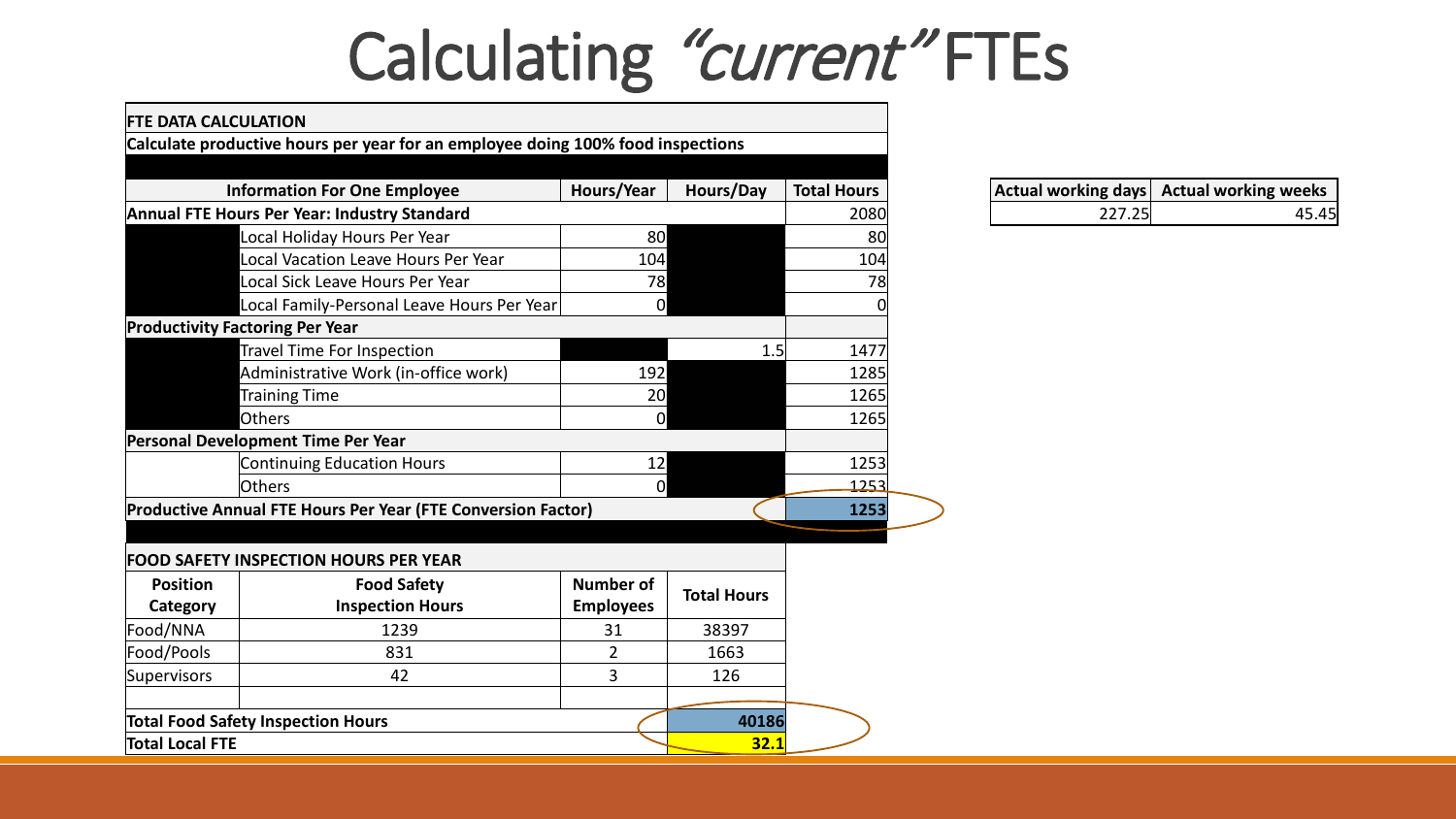# Calculating How Many FTEs a Health Department "should" have

•*Note: this process would be incorporated into the current Standard 8 model* 

•**The steps of the new process are below:**

**1.** A health department will input the number of establishments they have into each of the **3 risk categories** of the table

**2.** The table will automatically calculate how many inspections should be conducted for each risk category using the **inspection frequency values** from the survey

**3.** The table will then automatically calculate how many total hours are required to complete these inspections using the **inspection time values** from the survey

**4.** The table will lastly divide these total inspection hours by the annual productive hours of one FTE (this value is already calculated in the previous section) to calculate how many overall FTEs the health department "*should"* have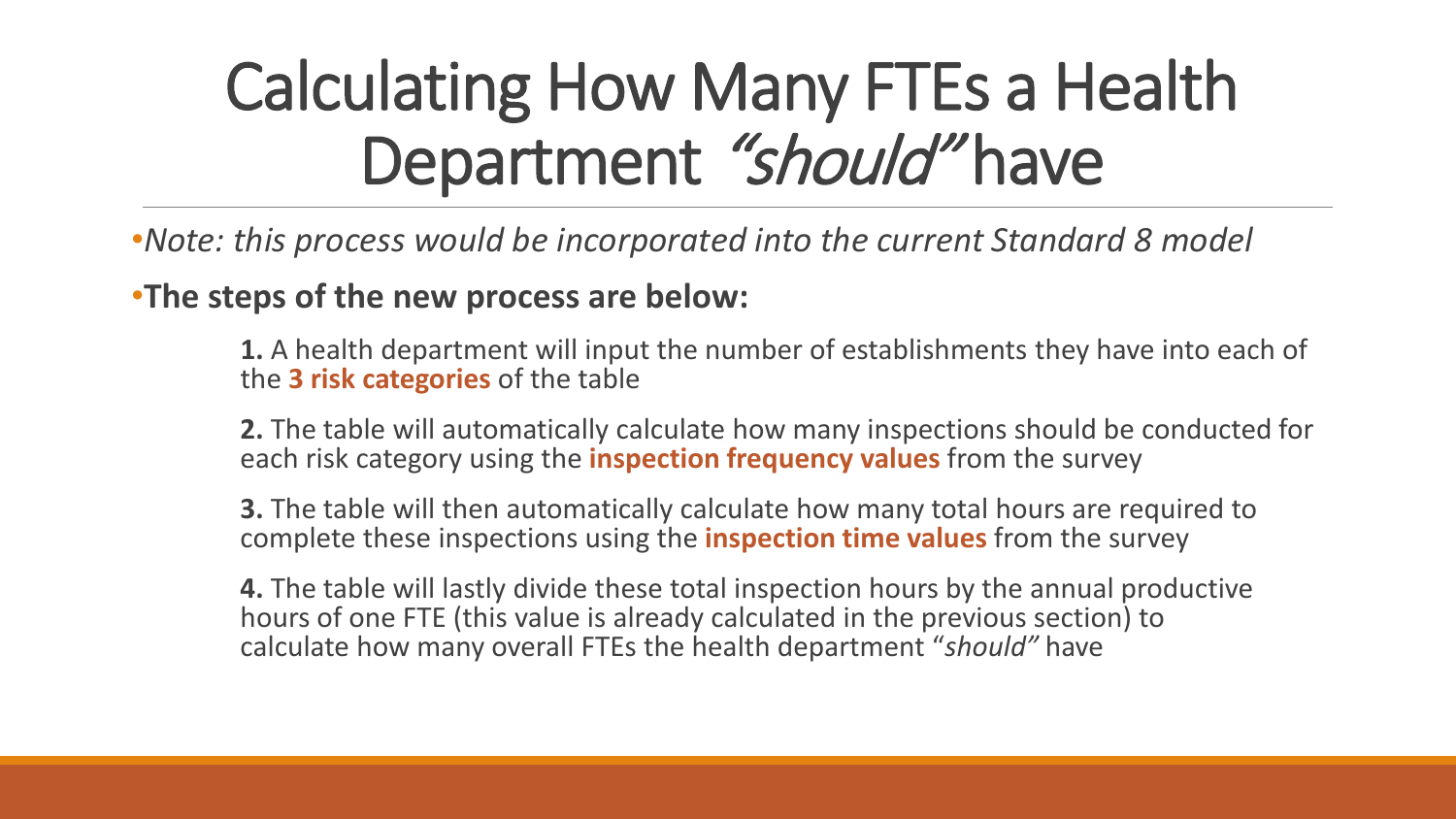# Calculating "required" FTE

#### **STANDARD 8's REQUIRED FTE FOR YOUR JURISDICTION**

|                                               | <b>Low Risk</b><br><b>Establishment</b> | <b>Frequency of</b><br>Low Risk Est<br><b>Inspections Per</b><br>Year | <b>Moderate Risk</b><br>Establishment | <b>Frequency of</b><br><b>Moderate Risk</b><br><b>Est Inspections</b><br>Per Year | <b>High Risk</b><br>Establishment | <b>Frequency of</b><br><b>High Risk Est</b><br><b>Inspections Per</b><br>Year | <b>Total</b><br><b>Inspections</b> |
|-----------------------------------------------|-----------------------------------------|-----------------------------------------------------------------------|---------------------------------------|-----------------------------------------------------------------------------------|-----------------------------------|-------------------------------------------------------------------------------|------------------------------------|
| Routine and Permitting                        | 2090                                    | 1.00                                                                  | 6374                                  | 2.00                                                                              | 104                               | 3.00                                                                          | 15150                              |
| Follow Up Inspections/Re-inspections<br>(15%) |                                         |                                                                       |                                       |                                                                                   |                                   |                                                                               | 2550                               |
| Foodborne Illness Complaints (1%)             |                                         |                                                                       |                                       |                                                                                   |                                   |                                                                               | 170                                |
| Other (10%)                                   |                                         |                                                                       |                                       |                                                                                   |                                   |                                                                               | 1700                               |
|                                               |                                         |                                                                       |                                       |                                                                                   |                                   |                                                                               |                                    |
| Median Hours Spent Per Inspection             | 0.75                                    |                                                                       | 1.25                                  |                                                                                   | 2.00                              |                                                                               |                                    |
| <b>Total Inspection Time</b>                  | 1568                                    |                                                                       | 15935                                 |                                                                                   | 624                               |                                                                               | 24757                              |
| <b>Total Required FTE</b>                     |                                         |                                                                       |                                       |                                                                                   |                                   | <b>19.76</b>                                                                  |                                    |
| <b>Standard 8 Criteria</b>                    |                                         |                                                                       |                                       |                                                                                   |                                   |                                                                               | <b>Standard met</b>                |

**Notes:** 

- **Frequency of inspections - 2017 HCPH Survey 1 (100 responses)**
- **Median Hours Spent Per Inspection -2017 HCPH Survey 1 (100 responses)**
- **Follow Up Inspections % (out of total # inspections) - 2017 HCPH Survey 2 (60 responses)**
- **Foodborne Illness Complaints % (out of total # inspections)- 2017 HCPH Survey 2 (60 responses)**

**• Other % (out of total # inspections) E.g. from** *Standard 8 Staffing Level Assessment Workbook, pg. 10 - complaints, outbreak investigations, risk assessment* **reviews, process reviews, variance process reviews, final construction inspections and "other direct establishment contact time"**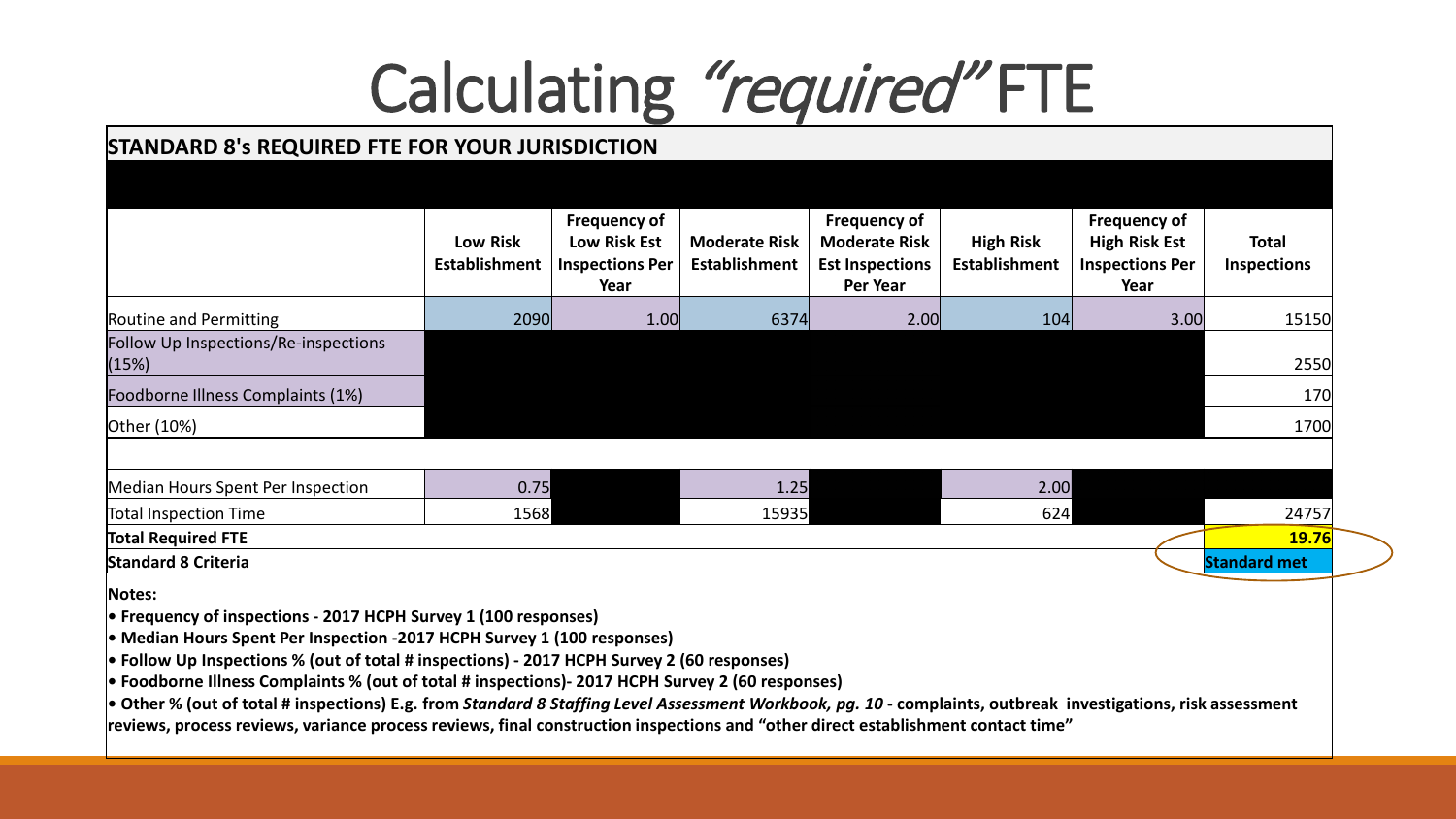# Meet or Not Meet Standard 8

•As demonstrated on previous slide, once the Standard 8 model is completed it will automatically calculate if a health department meets or does not meet the standard. E.g. below.

**Jurisdiction X "***should"* **have 5 FTE**

**Jurisdiction X "***currently"* **has 4 FTE**

should have > currently have



**Jurisdiction Y "***should"* **have 20 FTE Jurisdiction Y "***currently"* **has 23 FTE**

should have =< currently have

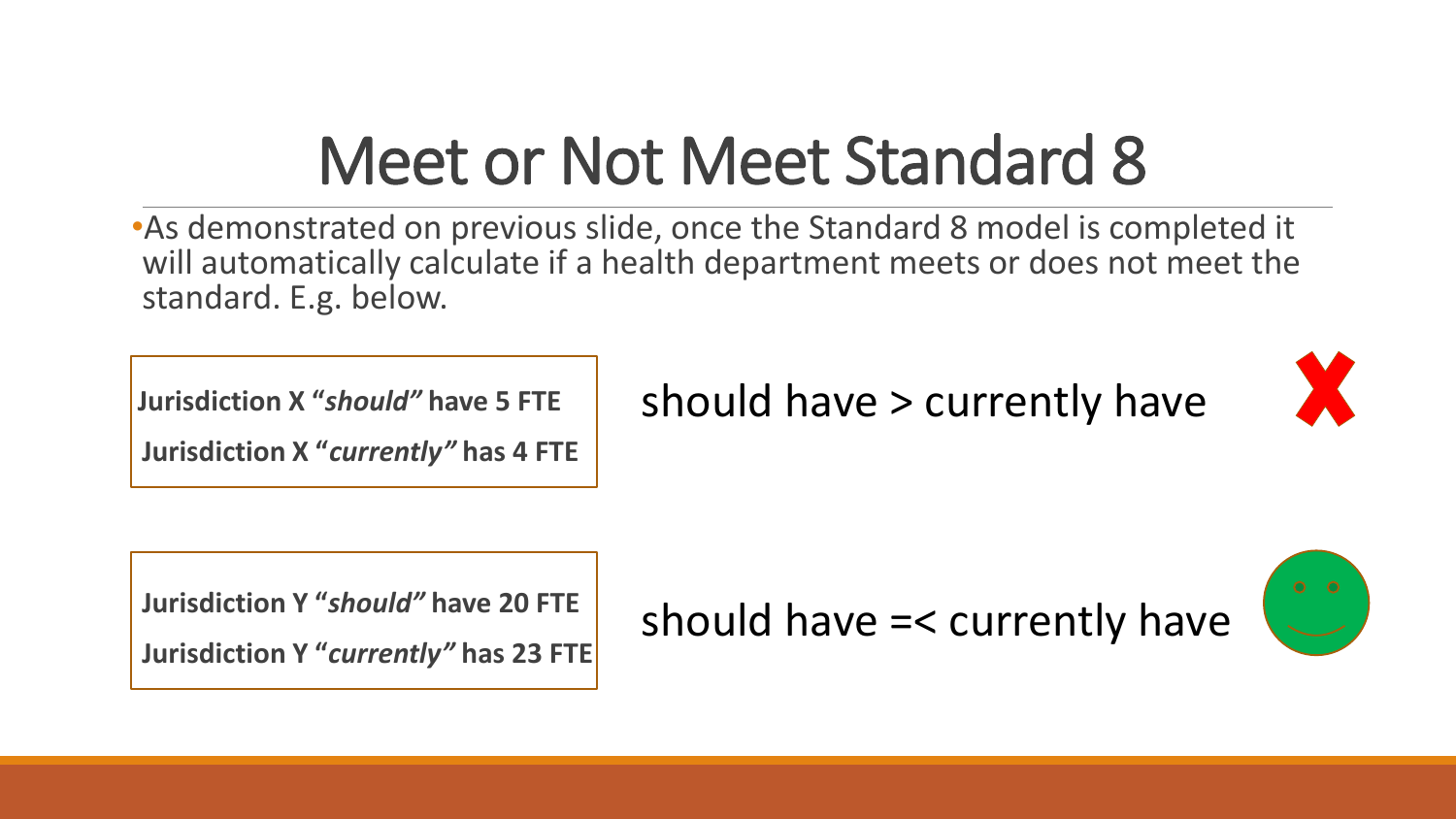#### How Do Our Surveyed HDs Do?

75% **Surveyed HDs, n=91 Meet Standard Allect Standard**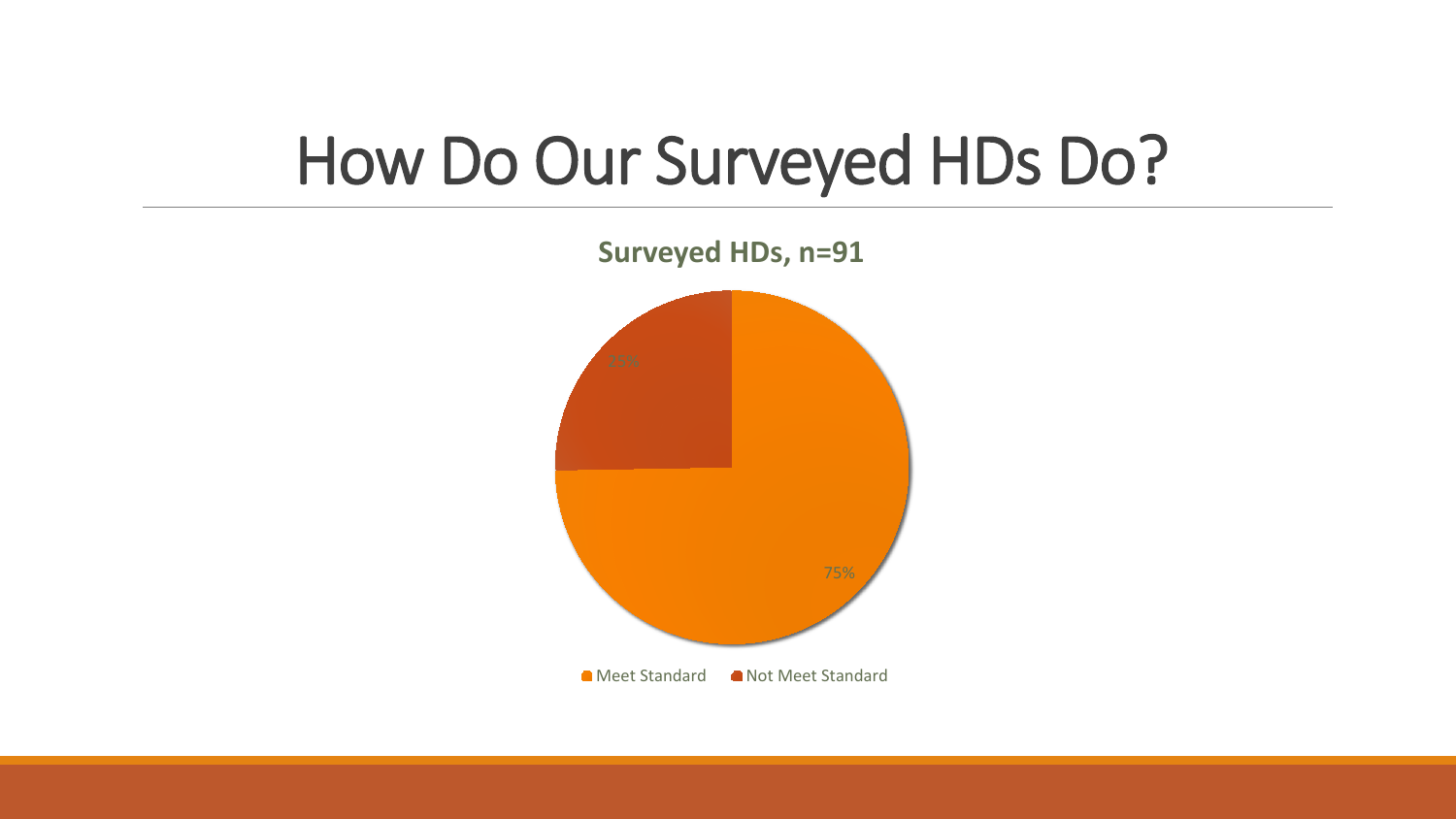#### Recommendation #1

- A HD can use their own method
- A HD can use the current assessment tool
- A HD can use the new proposed assessment tool that calculates staffing levels by risk category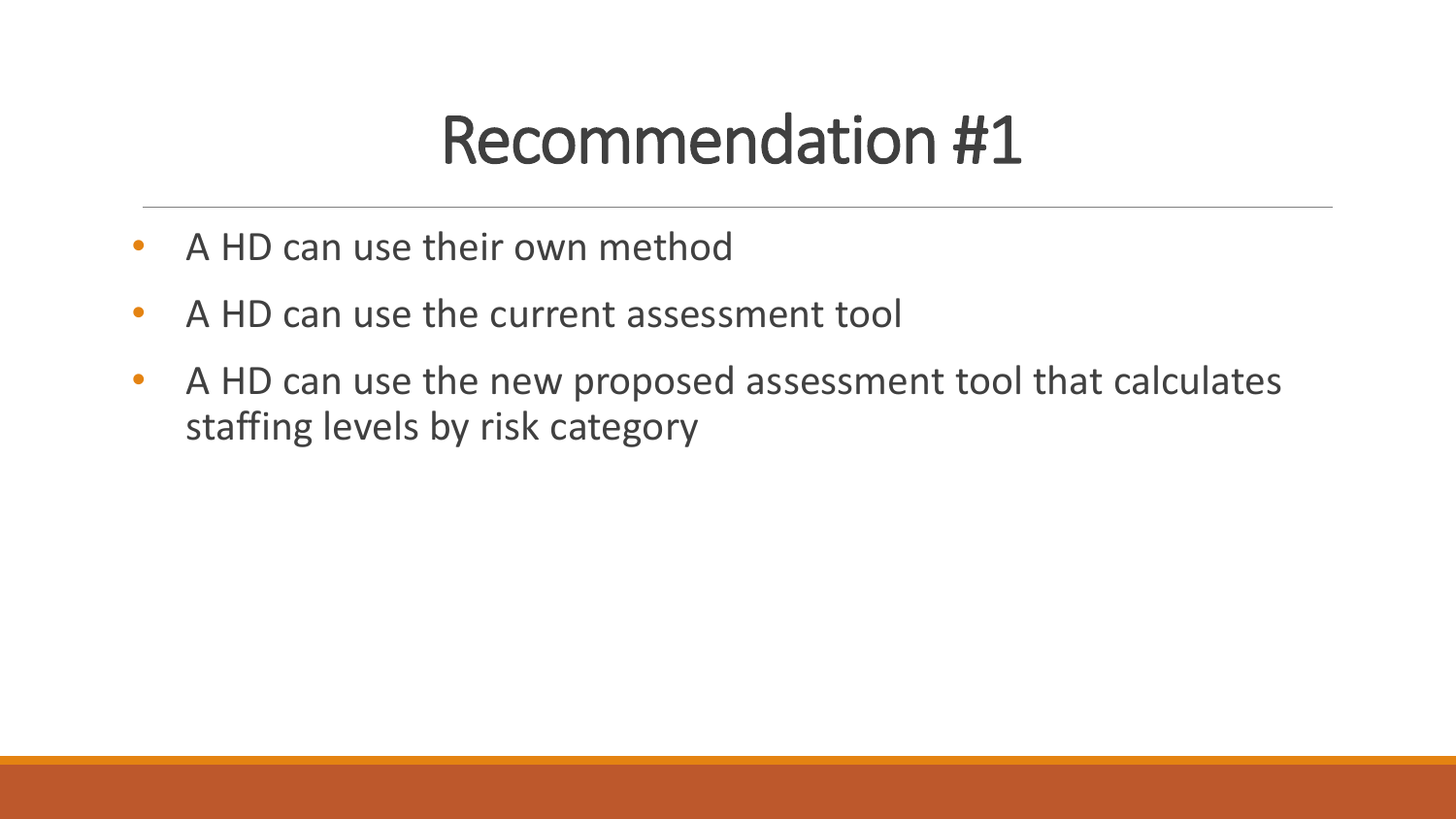#### Recommendation #2

- •Use the new proposed model to determine staffing level
	- Option 1: use the standardized values from the survey
	- Option 2: use values that the HD determines to be appropriate for their program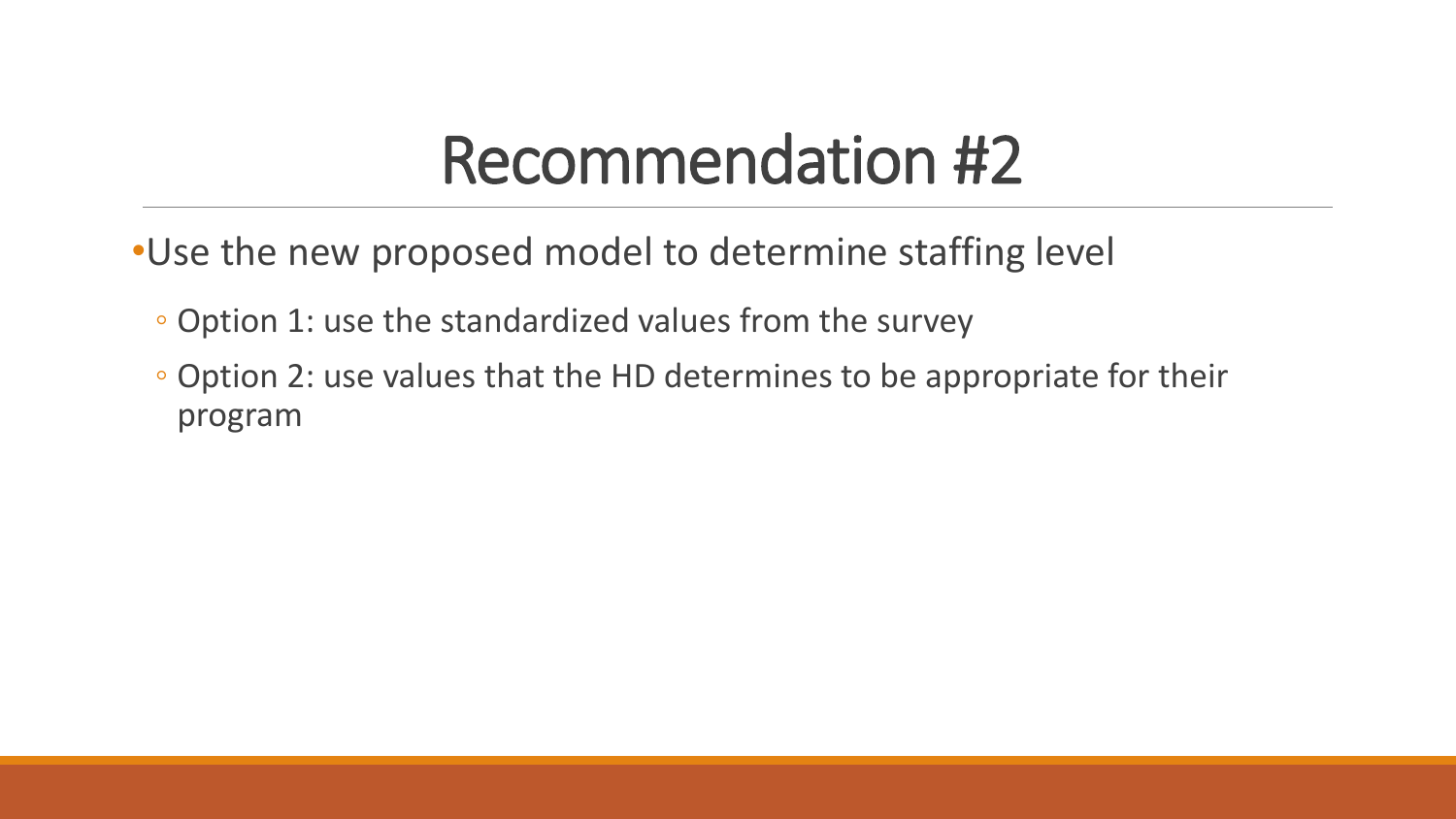#### Recommendation #3

•Pilot the new proposed model among HDs for a period of time